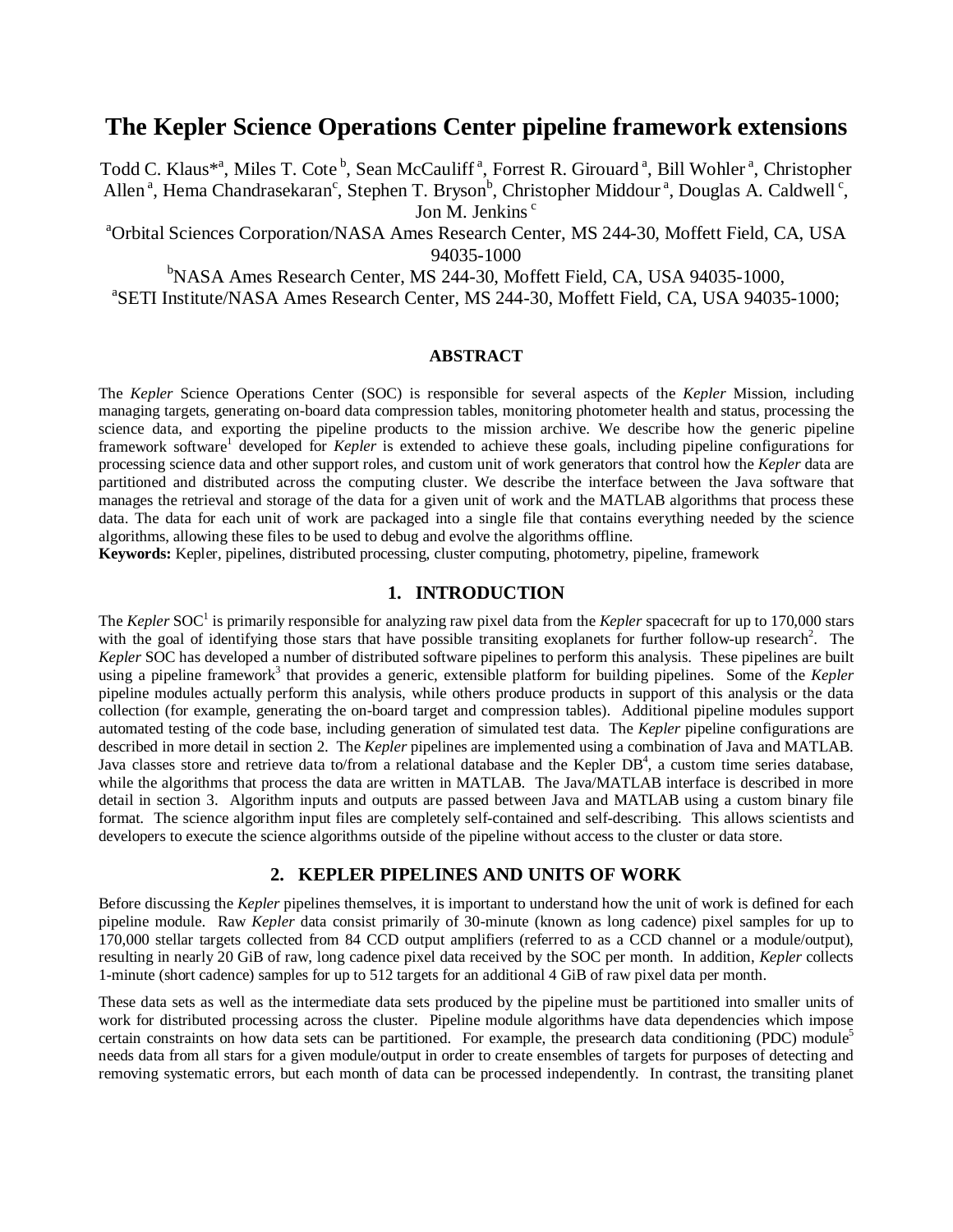search (TPS) module<sup>6</sup> can operate on a single target at a time, but needs as many time samples as possible (back to the beginning of the mission) in order to maximize the detection of periodic transits.

Resource utilization imposes another set of constraints on partitioning of data sets. Memory typically sets an upper bound on the size of the dimensions of the data set. CPU cores set an upper bound on the number of units of work (data set partitions) that can be generated. Small units of work result in more efficient load balancing across the cluster than large units of work. However, some algorithms produce better results with a larger data set, so often a compromise must be struck between improving the results and staying within the hardware constraints. For example, outlier detection will work better with more samples.

To this end, the pipeline framework allows the unit of work type to be customized for each pipeline module. The framework allows the application (in this case, *Kepler*) to customize the unit of work by creating what are referred to as unit of work generators<sup>3</sup>. Unit of work generators are responsible for generating a set of unit of work descriptors. Unit of work descriptors are application objects that describe the dimensions of the data set to be processed by each pipeline job. For example, the unit of work descriptor might contain the module/output to process and/or the time range to process. The framework creates a pipeline job for each unit of work descriptor created by the generator. Generators can query the data store for products produced by the previous module. This allows generators to partition data sets differently depending on the previous module's results. For example, the units of work for the *Kepler* data validation module<sup>7</sup> include only the targets for which the transiting planet search produced a positive result. This approach allows the unit of work descriptors produced to be dynamic and data dependent.

The framework allows each module in the pipeline to use a different unit of work generator, but for *Kepler* several modules share the same unit of work type. Several of the unit of work generators developed for *Kepler* and how they map to pipeline modules are described below.

# **2.1 Kepler Unit of Work Generators**

Listed below are some of the custom generators used by the *Kepler* pipeline modules. This is not an exhaustive list, but it does include all of the generators used by the main science processing pipeline modules.

# Time Index Range

This generator sub-divides a specified interval of absolute time index numbers (referenced to the start of the mission) into sub-intervals of a configurable size. For example, if a 90-day interval was specified and the maximum size per subinterval was set to 30-days, then 3 descriptors would be generated. This generator can optionally be configured to further sub-divide these descriptors such that no unit of work descriptor straddles a quarter boundary (required by the algorithms). Attributes include the start and end absolute time index numbers.

# Module/Output and Time Index Range

This generator creates one unit of work descriptor for each of the 84 CCD module/outputs. It can be configured to include or exclude specific module/outputs. Attributes of the descriptor include the module number (2-4, 6-20, 22-24), the output number (1-4), and the start and end absolute time index numbers. The generator first creates a descriptor for each time index interval, and then sub-divides each of those descriptors into a descriptor per module/output. For example, if a 90-day interval with 30-day sub-intervals was specified, a total of 252 descriptors (3 \* 84) would be generated. Attributes include the start and end absolute time index numbers and the module/output numbers.

# Observed Targets

This generator queries the database for the complete list of observed targets, sorts them by target ID, then partitions this set into a configurable number of chunks. Attributes include a start and end target ID.

# Planetary Candidates

This generator queries the database for the unique set of observed targets where a significant transit event was detected by the most recent run of the transiting planet search module. These targets are partitioned first by sky group (sets of stars that all fall on the same module/output during any given quarter), then into chunks of a configurable size. Attributes include a start and end target ID and the sky group ID.

# Single

Always generates a single task with no attributes. This generator is provided by the framework.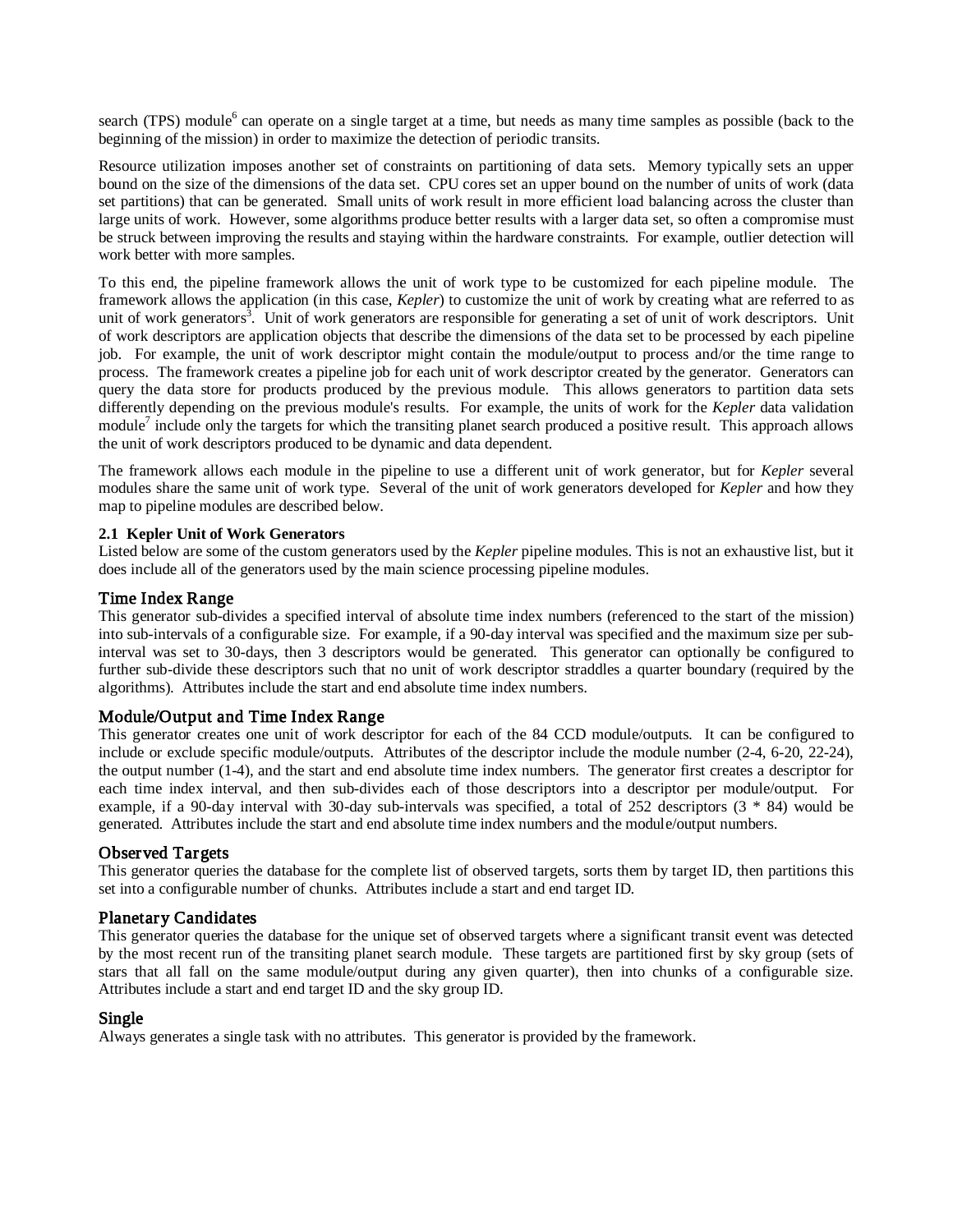# **2.2 Science Processing Pipelines**

There are three main science processing pipelines, one for long cadence (30-minute) data, one for short cadence (1 minute) data, and one to perform the transit search and subsequent validation of those results.

The long and short cadence pipelines are run monthly, after each spacecraft downlink. The monthly results are analyzed and the results are used to fine-tune the algorithms and parameters prior to the quarterly reprocessing run.

The transit search pipeline runs on all long cadence mission data collected to date to identify targets with possible planetary candidates. This pipeline is run quarterly, after the quarterly long cadence pipeline completes. It may also be run as needed, for instance after a software or parameter change is made to TPS and/or DV.

The unit of work generator may vary from module to module, depending on the nature of the science algorithms. Figure 1 shows the sequence of modules for each pipeline, along with the unit of work generator configured for each module. The arrows between the modules indicate the type of transition; solid for a synchronous transition and dashed for an asynchronous transition<sup>3</sup>.



Figure 1: Science processing pipelines

The following pipeline modules perform the primary analysis of the raw data downlinked from the *Kepler* spacecraft.

- **Pixel-level Calibration (CAL)<sup>8</sup> :** Corrects the pixel data for instrument effects such as electronics noise, smear due to the lack of a shutter, and optical vignetting. The unit of work generator for CAL is Module/Output and Time Index Range. CAL needs all pixels from a full module/output at the same time because of the nature of the collateral data used for calibration and to enable calculation of certain metrics at the module/output level. The time index range is typically no more than a month because of the memory requirements of the algorithm.
- **Photometric Analysis (PA)<sup>9</sup> :** Estimates and removes background and computes flux and centroid time series for all targets. Like CAL, unit of work generator for PA is Module/Output and Time Index Range. PA needs a full module/output because of the way the background is estimated (with a polynomial that covers the entire module/output) and in order to calculate the pixel to sky coordinate mapping for each time index (known as motion polynomials), which requires an ensemble of stars.
- **Pre-Search Data Conditioning (PDC):** Removes systematic errors from the flux time series for all targets. The unit of work generator for PDC is also Module/Output and Time Index Range. PDC needs an ensemble of stars from the same module/output in order to detect and remove systematic errors.
- **Transiting Planet Search (TPS):** Searches for periodic transit-like signatures in the corrected flux time series for targets of interest and estimate precision of the flux time series on transit time scales. The unit of work generator for TPS is Observed Targets. TPS can operate on a single target at a time, so the unit of work generator is typically configured to evenly divide the targets across the available workers in the cluster. TPS can run in 'lite' mode, where it only computes photometric precision metrics for the targets, or in 'full' mode, where it searches for transits.
- **Data Validation (DV):** Performs a series of validation checks on the candidates identified by TPS in support of the follow up program. Like TPS, DV can operate on a single target at a time, but DV is the most time-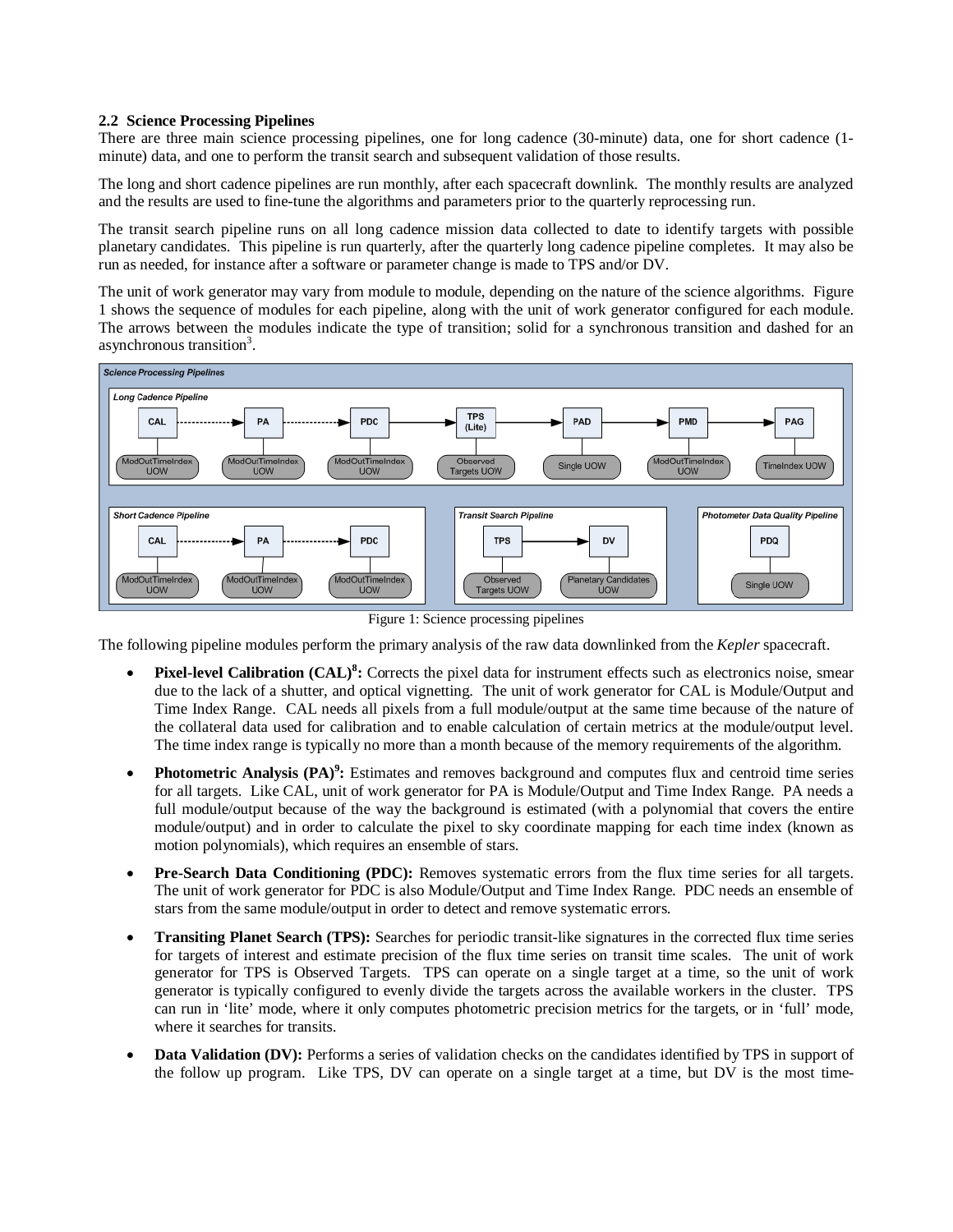consuming module in the pipeline, so the number of targets per task is kept small  $($   $<$  10) to improve the efficiency of the cluster and to prevent one bad target from preventing the entire unit of work from being processed. The unit of work generator is Planetary Candidates.

- **Photometer Attitude Determination (PAD)<sup>10</sup>:** Uses centroids and catalog coordinates to determine the pointing of the spacecraft over time. The unit of work generator is Single since PAD needs an ensemble of stars across the entire field of view.
- **Photometer Metrics Determination (PMD)<sup>10</sup>:** Calculates various metrics on the data to assist scientists in assessing the performance and health of the instrument. The unit of work generator is Module/Output and Time Index Range since the metrics are computed on a module/output basis.
- **Photometer Metrics Aggregator (PAG)<sup>10</sup>:** Aggregates the metrics computed by PMD into a single report covering the entire field of view. The unit of work generator is Time Index Range since the goal of PAG is to generate a single report that covers all module/outputs for a specified time index interval.
- **Photometer Data Quality (PDQ)<sup>11</sup>:** Performs analysis on a small subset of the data that is downlinked every four days (vs. once per month for the full set) for the purpose of assessing the near-term performance and health of the instrument. The unit of work generator is Single because PDQ generates a report for the entire field of view.

# **2.3 Development and Test Pipelines**

There are also several pipeline configurations used for automated testing and generation of simulated data for testing. These pipelines contain modules that perform many of the tasks that are normally performed manually by the SOC operators due to the various checks and balances that make up the operations procedures. In a test environment, however, these steps can be automated by the pipeline. This approach allows us to fully automate the end-to-end processing done by the SOC for testing purposes. These tests start with an empty data store and perform the following steps.

- 1. Initialize the database schema and clean out the data store.
- 2. Generate simulated test data with our end-to-end model of the *Kepler* photometer.
- 3. Ingest the simulated test data.
- 4. Process the simulated test data through the science pipelines
- 5. Export the pipeline products to FITS and XML files
- 6. Validate the exported products to verify that the data flowed correctly through the pipeline

We use these test pipelines to run a small data set through the science pipelines on a nightly basis as a regression test, allowing us to detect problems introduced by changes to the code or parameters as soon as possible in each development cycle. Developers and scientists also use these pipelines to troubleshoot problems or to experiment with changes to the algorithms prior to releasing the changes to the full cluster for processing of flight data.

# **3. ANATOMY OF A PIPELINE MODULE**

The pipeline framework and data management software elements of the *Kepler* pipeline are written in Java, while the science algorithms are written in MATLAB. The Java classes that wrap these algorithms and manage their inputs and outputs are referred to as the module interfaces. The module interface code is responsible for retrieving the inputs for a given unit of work descriptor from the data store, passing these inputs to the algorithm, and storing the resulting outputs in the data store once the algorithm completes.

This section describes pipeline modules that include a MATLAB algorithm component, but not all pipeline modules follow this model. Pure Java modules integrate with the pipeline framework the same way that MATLAB modules do, they just don't invoke the serialization and execution services of the framework.

The diagram below shows the main steps involved in executing a pipeline job, starting with the invocation of the module interface code by the framework in the worker process (step **2** in figure 2).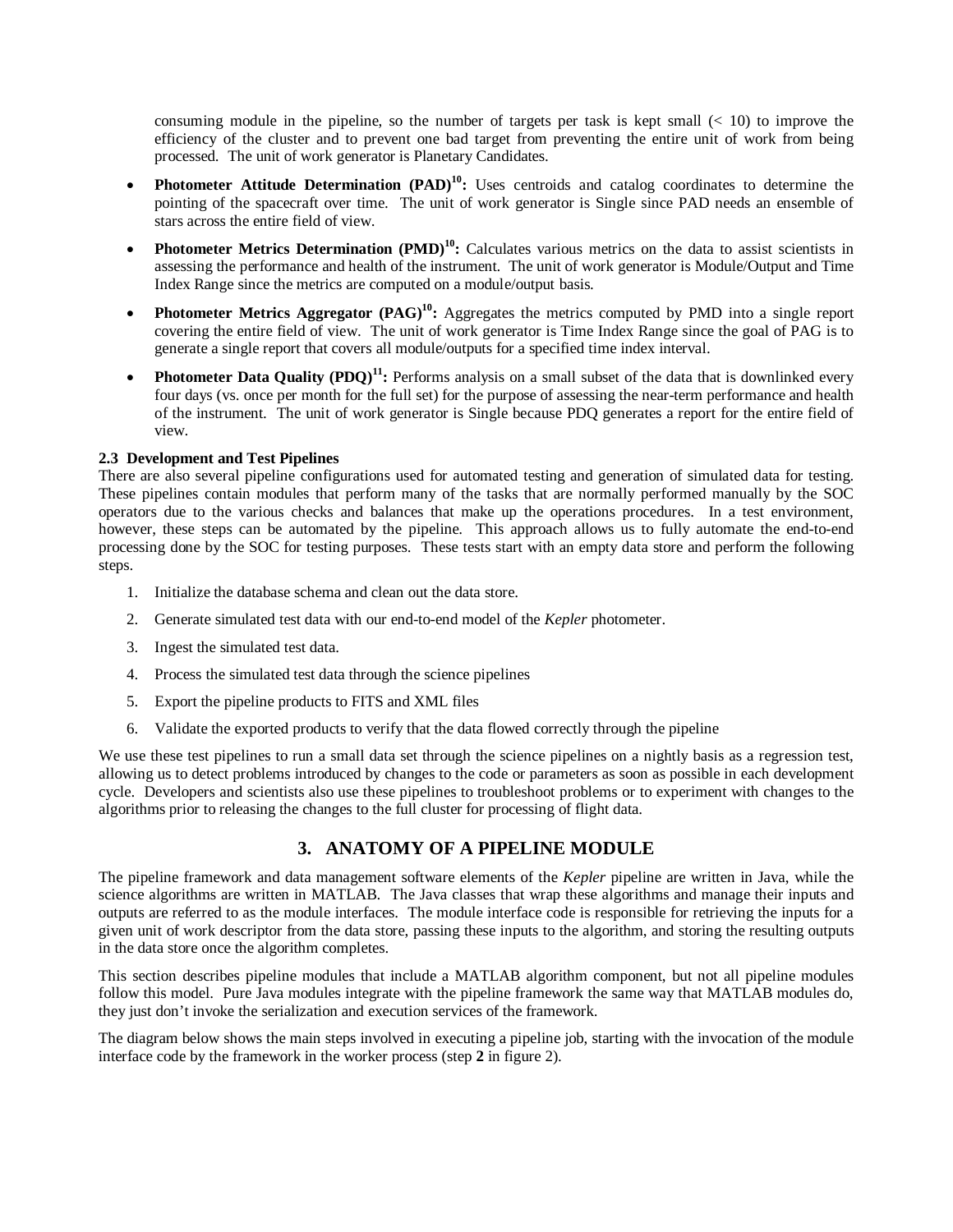

Figure 2: Module interface data flow

The module interface class must first retrieve the inputs specified by the unit of work descriptor from the data store (**3**). It then aggregates these inputs into an object tree and passes the tree to the serialization and execution services of the pipeline framework (**4**).

The framework includes a serialization component that can stream the object tree containing the algorithm inputs to a temporary file (**5**). The execution component of the framework then launches the MATLAB process, passing it the path to the temporary file (**6**). The serialization and execution components of the framework are described in more detail below.

The main function (entry point) of the MATLAB process first invokes the framework serialization component on the MATLAB side to reconstitute the temporary file created in step (**5**) into a MATLAB struct (**6**), then invokes the MATLAB controller for the module (**7**). The controller then invokes the various algorithms needed to process the job (**8, 9**), then returns control to the main function (**10**) along with a MATLAB struct containing the outputs of the module. The main function then serializes these outputs to a temporary file (**11**) and the MATLAB process exits.

Once the MATLAB process completes, the serialization component of the framework reconstitutes the outputs into a Java object tree (**12**) and returns it to the module interface class (**13**), where the outputs are stored in the database and/or the Kepler  $DB^4$  (**14**).

Because all access to the data store is done from the Java process, the serialized inputs file contains everything the algorithm needs to process the unit of work, so the algorithm has no external dependencies at runtime other than the inputs file. This also means that the algorithm can be executed on a different machine (like a developer or scientist workstation) with only the inputs file. This allows activities such as debugging a problem found during pipeline execution, experimenting with algorithm or parameter changes, or data analysis to be performed without access to the cluster hardware where the inputs file was originally created.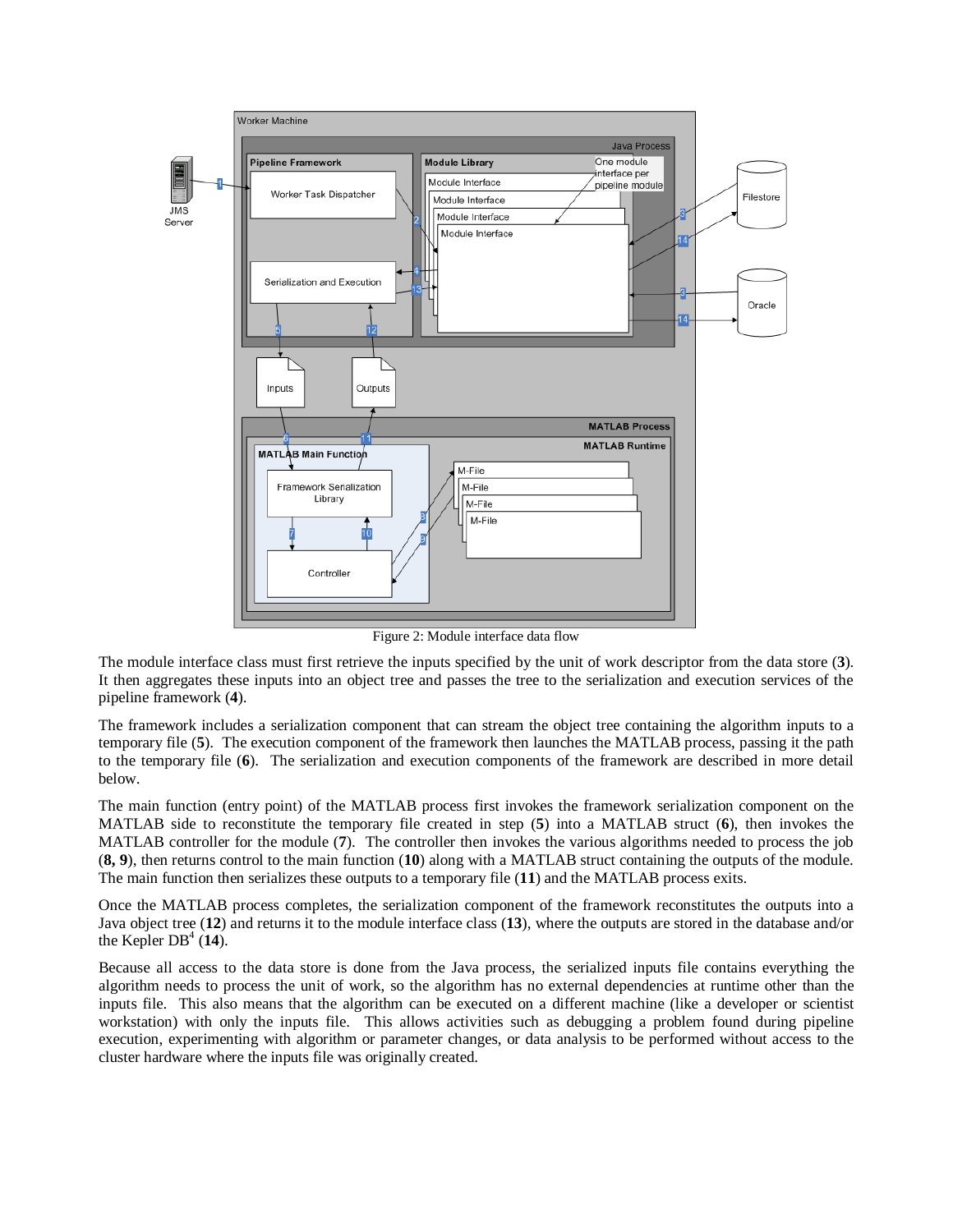The components that support these steps are described in more detail in the sections below.

# **3.1 Module Interface Classes**

This section describes the main classes involved in the execution of a pipeline module. This includes classes that are part of the framework as well as application-specific classes written by the module developer. The diagram below shows the relationships between these classes. The classes in the top two boxes are implemented in Java, and the classes in the bottom two boxes are implemented in MATLAB. We show the TPS module in figure 3 below as an example.



Figure 3: Module interface classes

# **3.2 Application-specific Java Classes**

The PipelineModule abstract class is the main interface between the pipeline framework and the module interface code. All pipeline module classes must extend this class or a sub-class. Typically, modules that include a MATLAB algorithm extend the ExternalProcessPipelineModule abstract class (which extends PipelineModule). ExternaProcessPipelineModule provides easy access to the serialization and execution services of the pipeline framework via its executeExternal method. Pipeline modules that do not include a MATLAB component (Java-only pipeline modules) typically extend PipelineModule directly.

The main role of this class is to act as an entry point for the framework and to fetch the algorithm inputs from the data store and store the algorithm outputs to the data store.

# Input and Output Classes and the **Persistable** Marker Interface

The inputs and outputs classes for the module interface contain the inputs and outputs of the MATLAB algorithm that are serialized by the framework for passing between the Java and MATLAB processes. These classes, and any contained classes, must implement the Persistable marker interface. The serialization library only supports Persistable classes, and Persistable classes must contain only Java primitives, Strings, Enums, Dates, the standard Java collection classes List, Set, and Map (containing supported types), and other Persistables. These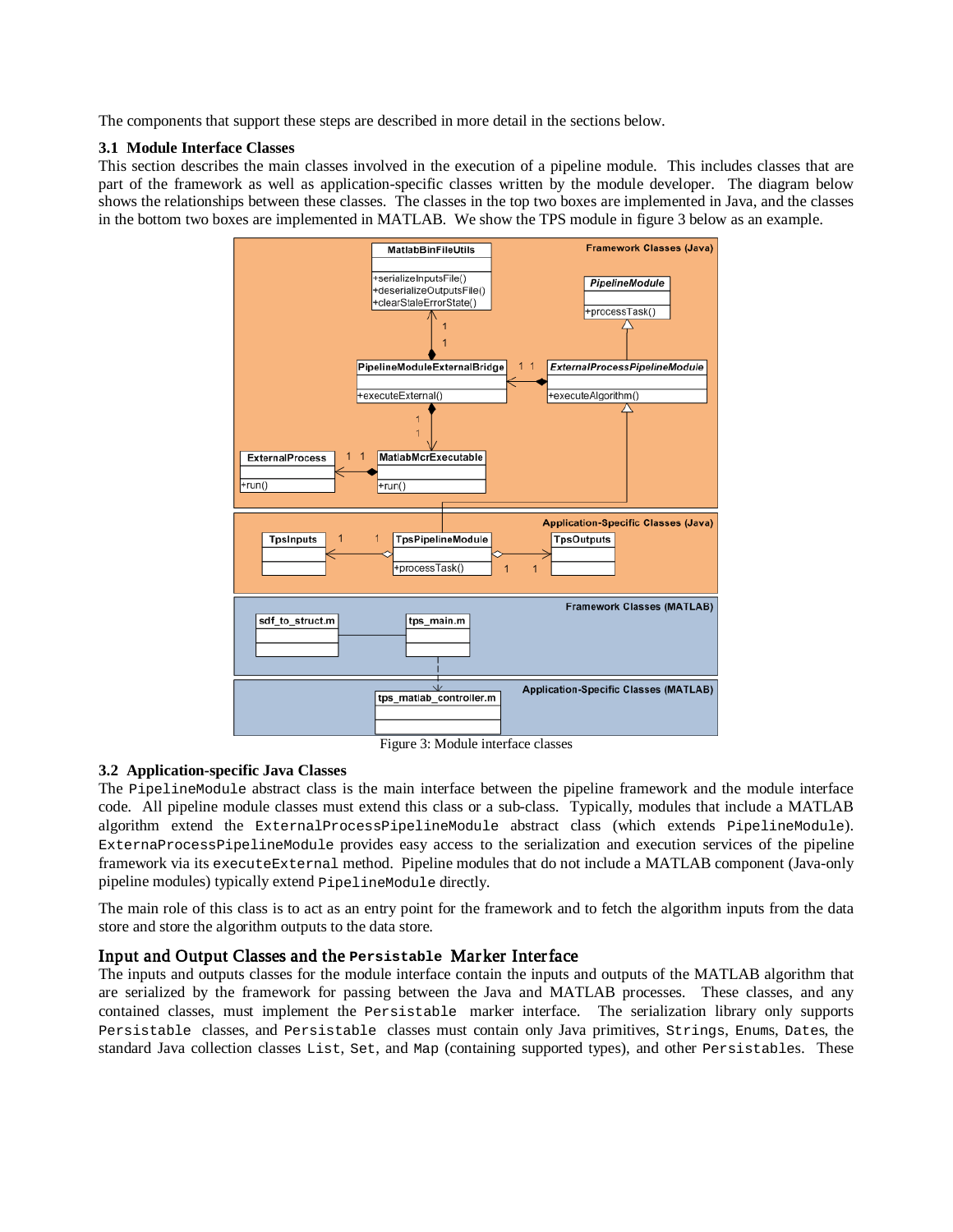restrictions ensure that the contents of the input and output object trees can be properly represented in MATLAB structs using built-in MATLAB types.

### **3.3 Serialization Services**

As mentioned above, the framework uses files to pass the MATLAB algorithm inputs and outputs between the Java and MATLAB processes. These files are created and accessed using serialization classes that are part of the framework. In order to simplify MATLAB framework code that reads and writes these files, a simple serialization method was chosen over existing serialization methods, such as Java object serialization. Because the data files can be very large even for a single unit of work, we chose a binary format over a text format like XML.

PersistableInputStream and PersistableOutputStream are abstract framework classes that support serialization of a Java object tree. These serialization classes do not define the external serialization format themselves; instead they delegate the actual reading and writing of the field values to implementation classes via the abstract methods shown in figure 4. The combination of the abstract serialization classes and the sub-classes that implement the abstract methods provides a complete serialization solution.



Figure 4: Framework abstract serialization classes

The Persistable\*Stream serialization classes use the Java Reflection API to access the individual fields of the objects to be serialized. They then feed these field values to the subclass for storing in the external format via the readX and writeX abstract methods shown in figure 4. When a field that contains an object of type Persistable is encountered, these classes use recursion to feed the fields of that class to the subclass. For example, consider the case where the object tree contains two objects of types A and B, defined as follows.

```
public class A implements Persistable {
      int a1;
      B a2;float a3;
}
public class B implements Persistable {
      String b1;
      double b2;
}
```
In this case, the fields would be fed to the sub-class in the following order:

### a1,b1,b2,a3

The serialization implementation class determines the external format used. In theory, any external representation could be used (XML, other text or binary formats, etc.) by sub-classing these two abstract classes.

A ProxyIgnore annotation class allows the developer to control the behavior of the serializer on a field-by-field basis. Fields that are tagged with the ProxyIgnore annotation are not fed to the implementation class.

The framework currently uses the SdfPersistableInputStream and SdfPersistableOutputStream implementation classes (described below) to serialize the module input and output object trees in order to pass them between the Java and MATLAB processes. These implementation classes read/write the fields from/to a file with a .sdf extension using the native machine format. This file is known as an SDF file. The endianness of the platform is used, which means that the binary files are not portable between hardware with different endianness.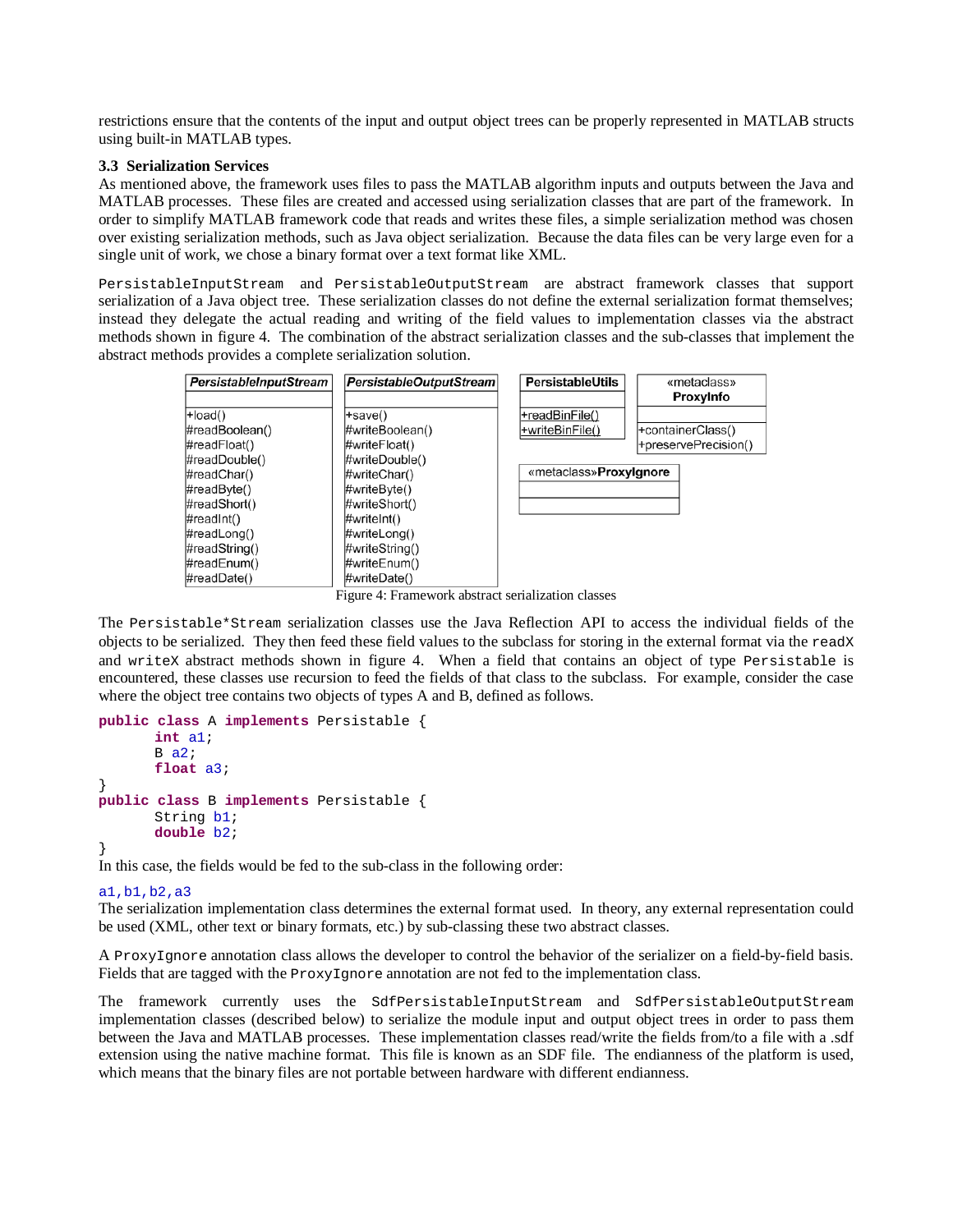# **ClassWalker**

The ClassWalker framework class provides a static analysis of a class tree in support of the SDF serialization components described below. Unlike the Persistable\*Stream framework classes, which walk an object tree and feed field values to an implementation class, ClassWalker walks a class tree and feeds class and field descriptors to a registered listener that implements the WalkerListener interface.



Figure 5: ClassWalker Classes

The ClassWalker class uses the Java Reflection API to identify all of the fields of a specified class. Each time a previously-unseen class is encountered, ClassWalker fires a classStart event, followed by events for all of the fields of that class, followed by a classEnd event. The classStart/classEnd event pairs will be nested to match the static structure of the classes. Classes are only described once, even if they are referenced multiple times in the class structure.

Every SDF file contains a header with a data dictionary that describes all of the classes and their fields that are used in the payload of the file. The SDF implementation uses the ClassWalker classes to generate this data dictionary, and it extends PersistableInputStream and PersistableOutputStream to serialize the object tree for the payload of the SDF file.



#### **3.4 Execution Services**

The framework provides several classes on the Java side to manage the lifecycle external MATLAB process, including passing inputs and outputs.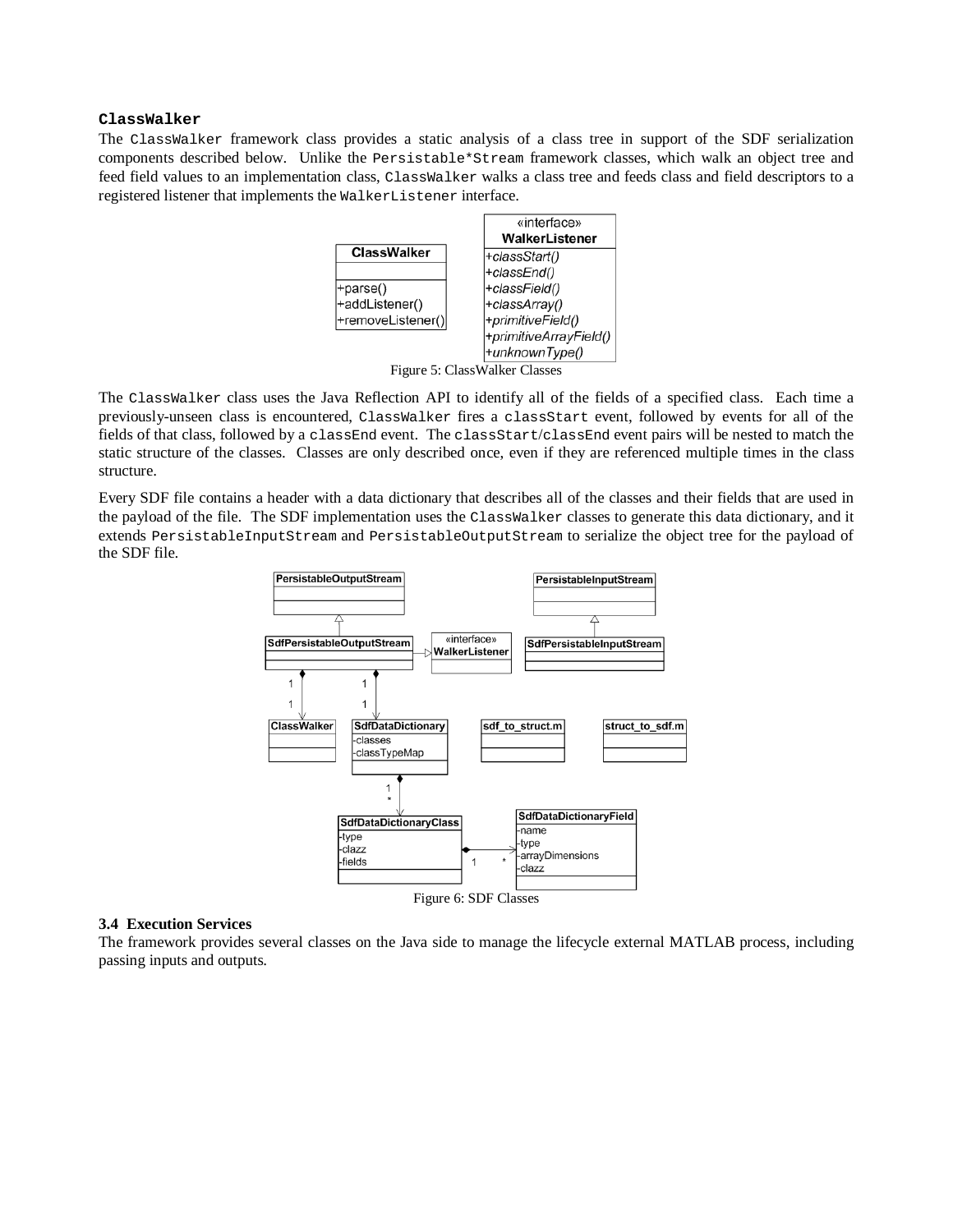

Figure 7: Framework External Process Management Classes

On the Java side, the PipelineModuleExternalBridge class acts as the coordinator for the entire process of serializing the inputs to a SDF file, launching the external MATLAB process and waiting for it to complete, and deserializing the outputs produced by the MATLAB process. The following sequence diagram shows the main steps of this process.



Figure 8: Execution of an External Process

First, the module interface code invokes the executeAlgorithm method of ExternalProcessPipelineModule, passing it a fully-populated inputs object and an empty outputs object. This call will block until the external process completes (successful or otherwise) and the outputs are deserialized.

The executeAlgorithm method creates a new instance of PipelineModuleExternalBridge and invokes the executeExternal method on that object.

PipelineModuleExternalBridge uses WorkingDirManager to initialize the working directory for the MATLAB process. This directory will contain the input and output SDF files for the algorithm as well as any temporary files created by the algorithm. The contents of the working directory are useful for debugging problems or for off-line analysis of the data, so they are not deleted immediately after the job processing completes. Instead, WorkingDirManager keeps track of all of the working directories created by a worker process and deletes the oldest directories when the total number of directories exceeds a configurable threshold.

PipelineModuleExternalBridge then uses MatlabBinFileUtils to serialize the inputs object tree to an SDF file. MatlabBinFileUtils is a thin wrapper around the Persistable\*Stream classes and manages things like the filenames for the SDF files and error files generated by the MATLAB process (described below). Some pipeline modules invoke the MATLAB algorithm multiple times for a single unit-of-work, for example when the algorithm can't handle all of the data for the unit-of-work because of memory constraints. PipelineModuleExternalBridge supports this by maintaining a sequence number that is incremented for each invocation. This sequence number is used in the filenames of the SDF files and in MATLAB log files so that files from one invocation do not overwrite files from a previous invocation.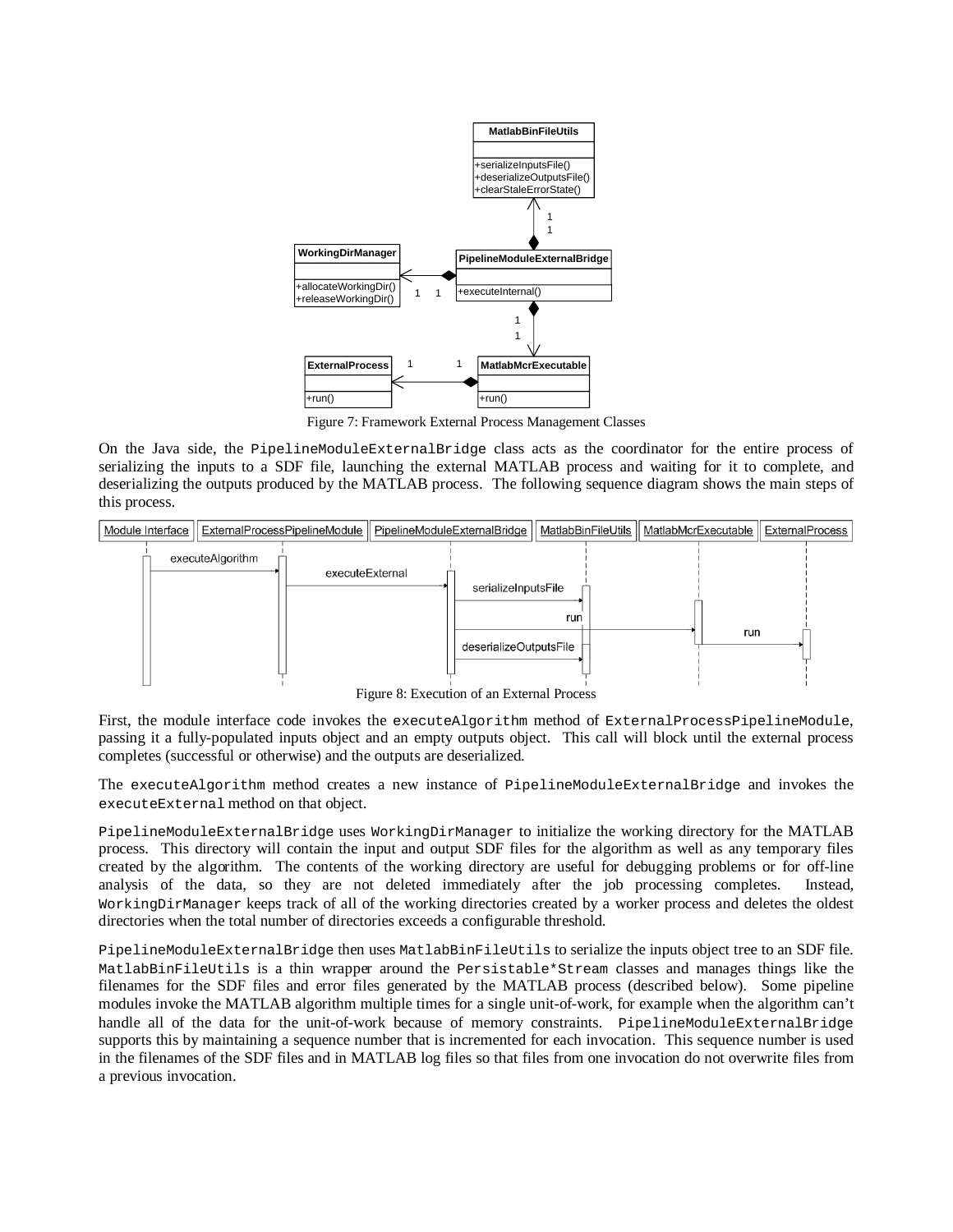At this point the inputs SDF file exists in the MATLAB working directory and we are ready to launch the MATLAB process. This is done by calling the run method on MatlabMcrExecutable class. This class manages the setup needed to run an executable generated by the MATLAB compiler, including telling the process where to find the MATLAB compiler runtime. The first time a MATLAB executable runs, it extracts certain archive files needed by the process at run time, and it is important that the executable not be invoked by one worker thread while another worker thread is busy extracting the archive. The MatlabMcrExecutable class makes sure this doesn't happen.

The actual launching and monitoring of the MATLAB process is done by the ExternalProcess class. This class supports synchronous and asynchronous execution of external processes as well as management of their output to the stdout and stderr streams. ExternalProcess starts a new thread for each stream that consumes output from the process so that it does not block on I/O. The stream output can be configured to go to a file, a memory buffer, or to be thrown away. In the case of MATLAB executables, synchronous execution is used and stream output is redirected to log files in the working directory. ExternalProcess also supports a retry mode, where the external process will be relaunched a configurable number of times in the event of an abnormal exit. We use a retry count of one to minimize the chances of stalling the pipeline due to a transient error.

On the MATLAB side, the main function deserializes the inputs file using the framework function sdf\_to\_struct.m. Control is then handed over to the MATLAB controller for the module. The algorithm developer is responsible for writing the controller function. By convention, this call takes the following form.

 $outputsStruct = tps_{mathcal{D}}<sub>control</sub> = (inputsStruct);$ 

If the controller call completes successfully, the resulting outputs struct is serialized to an SDF file using struct\_to\_sdf.m.

If an error is thrown by the controller or some other code called by the controller (either other algorithm code or MATLAB built-in functions), that error is caught by the main function and the error message as well as the call stack are serialized to an error SDF file for subsequent processing by the Java side as described above.

Once the process completes (or exhausts the retry attempts), MatlabBinFileUtils checks for the existence of an error SDF file. The auto-generated MATLAB main function creates this file if the algorithm throws an error. The error SDF file contains the text of the error message as well as the MATLAB stack at the time of the error. If the error file exists, it is deserialized and an exception containing the error is thrown. The exception is caught by the framework code that initiated the processing and the job transaction is rolled back. The module code does not need to handle this exception and can assume that if control is returned from the executeAlgorithm call that the MATLAB processing completed successfully. The error information is propagated to the operator via the console, who can then forward it to the developer to aid in debugging problems. If the error file is not present, then the MATLAB process completed successfully and the outputs SDF file is deserialized. The resulting outputs object tree is then returned to the module code for storage in the data store.

#### **ACKNOWLEDGMENTS**

Funding for this work has been provided by the NASA Science Mission Directorate (SMD).

#### **REFERENCES**

- [1] Middour, C., et al., "Kepler Science Operations Center architecture," Proc. SPIE, this volume (2010).
- [2] Koch, D.G., et al., "Kepler Mission design, realized photometric performance, and early science", Astrophysical Journal Letters, 713, L79-L86 (2010).
- [3] Klaus, T.C., et al., "Kepler Science Operations Center pipeline framework," Proc. SPIE, this volume (2010).
- [4] McCauliff, S., et al., "The Kepler DB, a database management system for arrays, sparse arrays and binary data," Proc. SPIE, this volume (2010).
- [5] Twicken, J.D., et al., "Presearch data conditioning in the Kepler Science Operations Center pipeline," Proc. SPIE, this volume (2010).